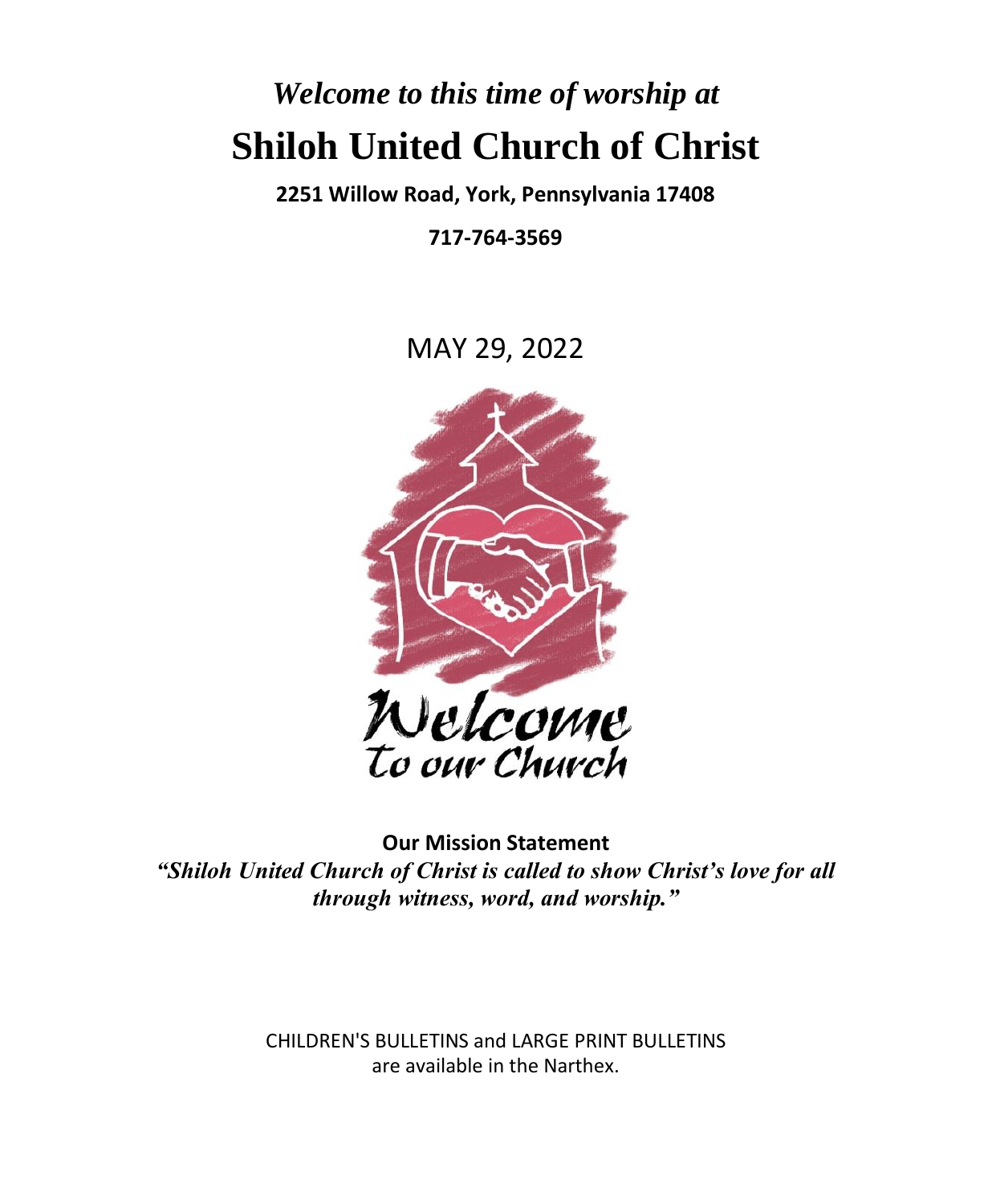# WELCOME TO SHILOH UNITED CHURCH OF CHRIST **RECEPTION OF NEW MEMBERS**

MAY 29, 2022 8:30AM AND 11:00AM

#### **MEDITATION**

*"Just to be is a blessing. Just to live is holy."*

## **~ Abraham Joshua Heschel**

#### **PRELUDE**

| 8:30AM   | "God Bless America"      | Berlin |
|----------|--------------------------|--------|
| 11:00 AM | "America"                | Smith  |
|          | "American the Beautiful" | Ward   |

#### **WELCOME & CONCERNS**

#### **\*CALL TO WORSHIP**

One: Come, quench your thirst in the love of God. **All: We come, hungering for a place in which we can be gently nourished.**

One: Be like trees planted by the streams of living water, ready to receive God's nourishment. **All: Strengthen us, O God, to receive your blessed peace.**

One: Worship God with joy in your hearts! **All: Let us worship our loving God with joy and hope!**

#### **\*PRAYER OF INVOCATION**

**God of incredible surprises, as we gaze into the clouds, remind us that we are standing on holy ground. Place our feet on the pathways of peace and hope. Draw our attention from the vision of Jesus rising to the heavens to be with you, and help us to focus on the ministries that you would have us do. Keep us ready and willing always to serve you all our days. In Jesus' name we pray. Amen.**

**\*HYMN** "*I Like the Sound of America*" Insert

#### **UNISON PRAYER OF CONFESSION**

**Gracious God, we are "what's next?" people. We want to know what we are supposed to do. We journeyed through the Lenten Season, stood at the foot of the Cross, witnessed Jesus' Resurrection and his appearances. Today we are called to wait; but waiting is difficult for us. We want to jump into some kind of action. Calm our hearts and help us to wait for the Spirit. Forgive our impatience and our lack of faith. We place our trust in your redeeming love. Amen.**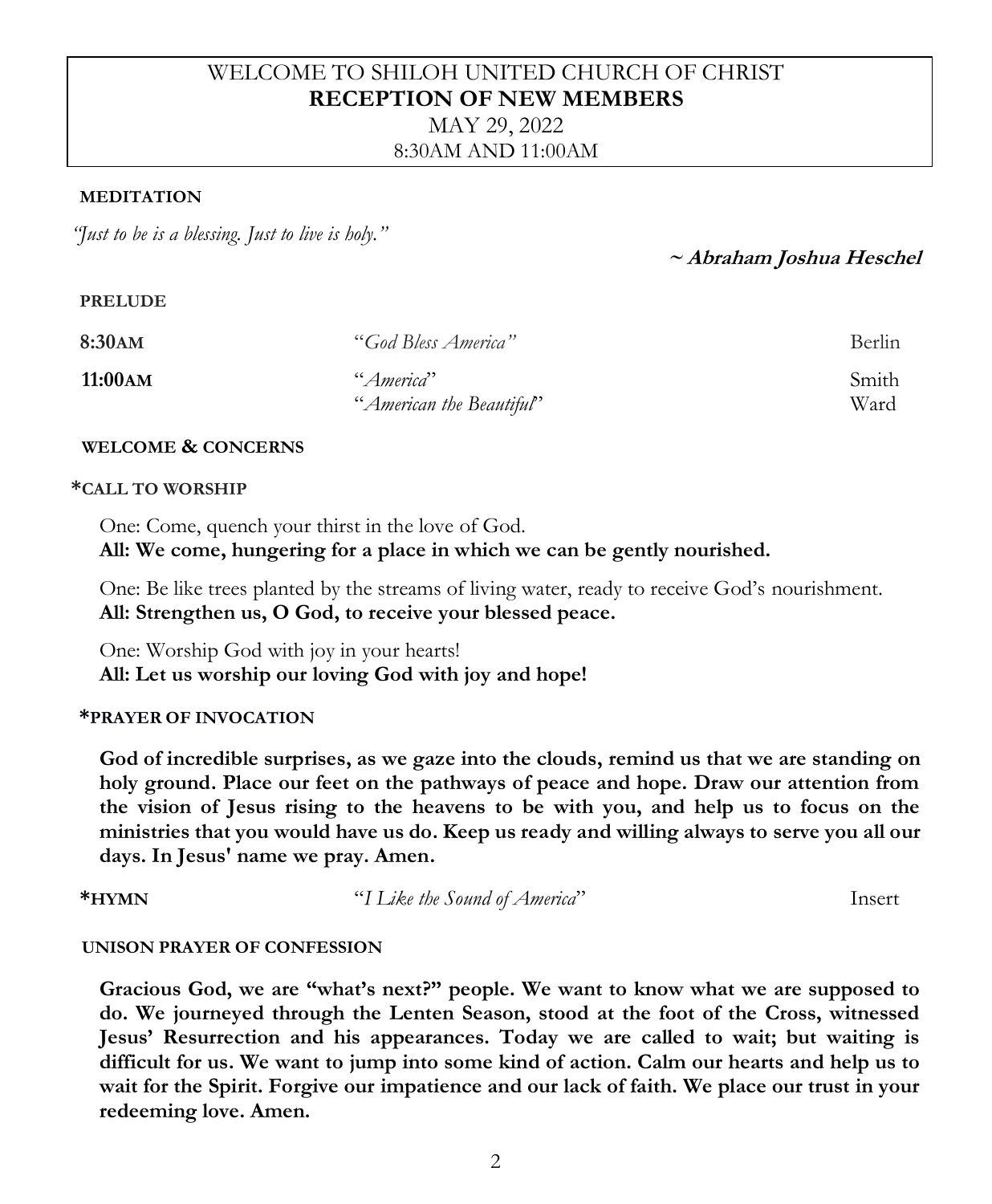#### **WORDS OF ASSURANCE**

Jesus commanded the faithful ones to wait for the power from on high. Be patient. God's love is given to you and the power of God will enable you to be witnesses for God in this world. Be of great courage. Be still. Amen.

#### **EXCHANGING THE PEACE OF CHRIST (***Please wave to one another***)**

Let us greet each other in Christian Friendship. The peace of God be with you. **And also with you.**

#### **CHILDREN'S SERMON**

*All children (including infants) and youth who desire to come forward for the Children's Sermon are welcomed and encouraged to do so. Parent's/caregivers are welcome to accompany their child during the children's message.*

**\*HYMN** "*O How I Love Jesus"* (Vs. 1 & 2) #52

### **NEW MEMBERS JOINING SHILOH UCC**

#### **Sharon Klunk, Thomas Klunk, Suzanne Kozuch**

#### **INVITATION**

We invite to come forward those who wish to affirm their baptism by uniting with us in this household of faith.

Friends in Christ, we are all received into the church through the sacrament of baptism. These people have found nurture and support in the midst of the family of Christ. Through prayer and study they have been led by the Holy Spirit to affirm their baptism and to claim in our presence their covenantal relationship with Christ and the members of the church. They are here for service to Jesus Christ, using the gifts which the Holy Spirit bestows.

#### **OPENING SENTENCES**

You are no longer strangers and sojourners, but you are equally citizens with the saints and members of the household of God, built upon the foundation of the apostles and prophets, Christ Jesus along being the cornerstone. In him the whole structure is joined together and grows into a holy Temple in Christ. In him you also are built into that structure to be a dwelling place of God in the Spirit.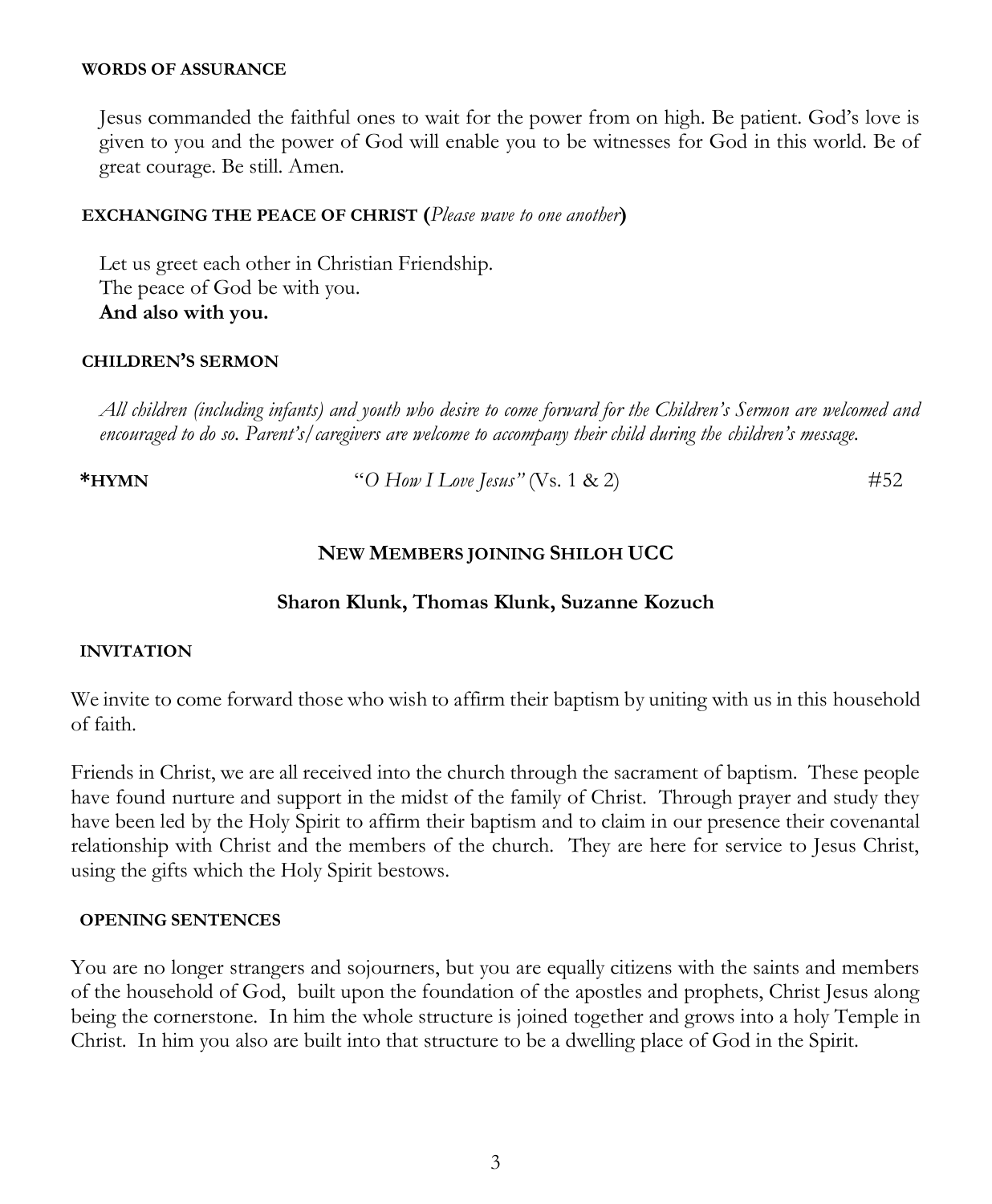## **QUESTIONS OF THE CANDIDATES**

| One:        | Do you desire to affirm your baptism into the faith and family of Jesus Christ? |
|-------------|---------------------------------------------------------------------------------|
| Candidates: | We do.                                                                          |
| One:        | Will you be faithful to this community?                                         |
| Candidates: | We promise our faithfulness to this new                                         |
|             | community.                                                                      |
| One:        | Will you challenge this community to be the best                                |
|             | version of itself and to live up to the things we say we                        |
|             | believe?                                                                        |
| Candidates: | We will lovingly challenge this community to be                                 |
|             | the best version of itself and to live up to the                                |
|             | things you say you believe.                                                     |
| One:        | Will you allow yourself to be changed, shaped and                               |
|             | transformed by this community, living into your                                 |
|             | called identity as a beloved child of God?                                      |
| Candidates: | We will allow ourselves to be changed, shaped and                               |
|             | transformed by this community as we live into our                               |
|             | called identity as a bellowed child of God.                                     |
| One:        | By your baptism you were made one with us in the                                |
|             | Body of Christ, the church, Today we rejoice in the                             |
|             | pilgrimage of faith which has brought you to this time                          |
|             | and place. We give thanks for every community of                                |
|             | faith that was been your spiritual home, and we                                 |
|             | celebrate your presence in this household of faith.                             |
|             |                                                                                 |

## **QUESTIONS OF THE CONGREGATION**

| One: | Do you profess Jesus Christ as the center of your faith?  |
|------|-----------------------------------------------------------|
| All: | We Do.                                                    |
| One: | Will you be faithful to these new people as they join our |
|      | congregation?                                             |
| All: | We Promise our faithful companionship to these new        |
|      | members.                                                  |
| One: | Will you challenge these new members to be the best       |
|      | versions of themselves, and to help them live up to the   |
|      | things they say they believe?                             |
| All: | We will lovingly challenge these new members to be the    |
|      | best versions of themselves, and to help them live up to  |
|      | the things they say they believe.                         |
| One: | Will you allow yourself to be changed, shaped and         |
|      | transformed by these new members, living into our called  |
|      | identity as a beloved community of God.                   |
|      |                                                           |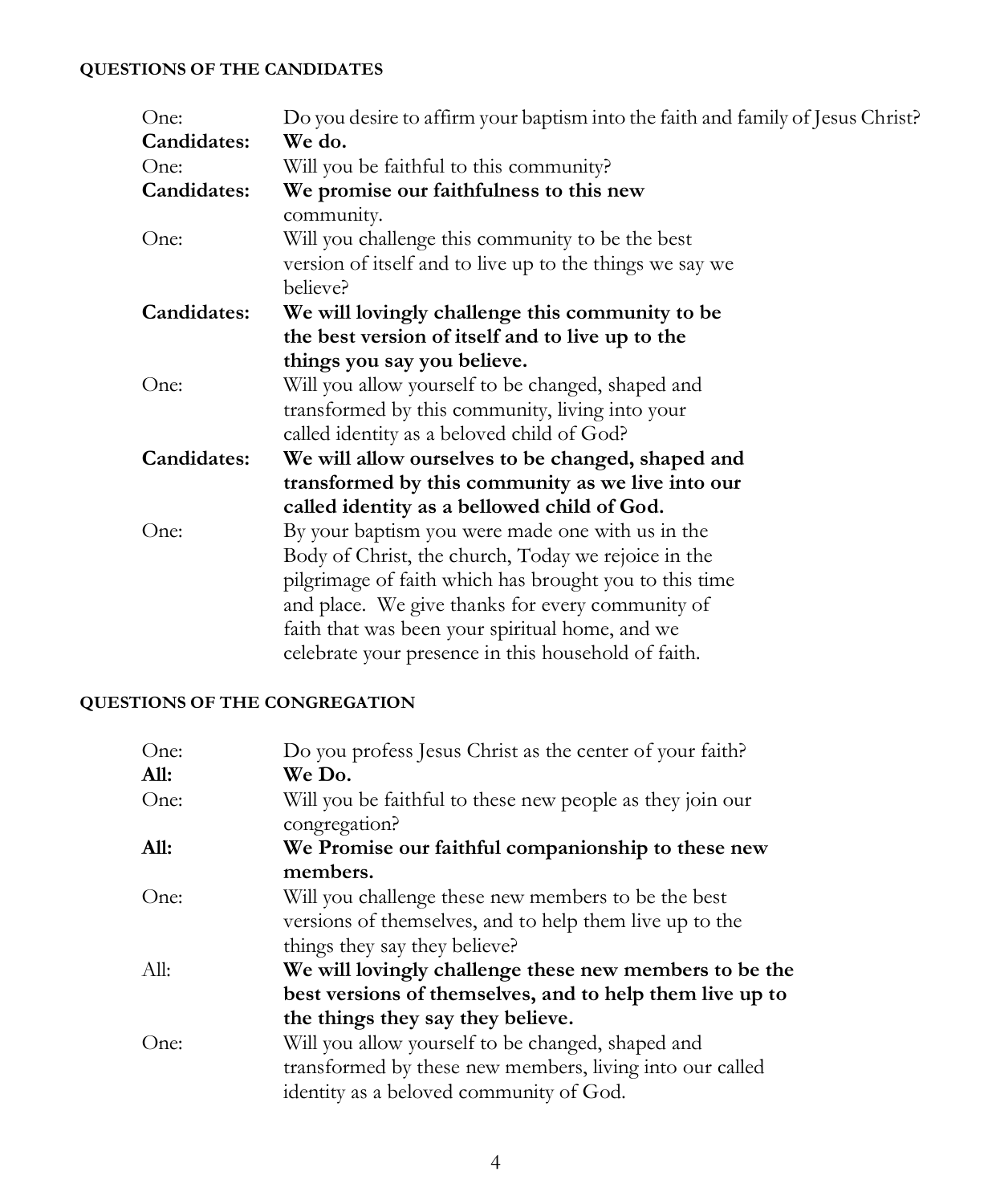#### **PRAYER**

One: O God, we praise you for calling us to faith and for gathering us into the church, the body of Christ. We thank you for your people gathered in this local church and rejoice that you have increased our community of faith. Together may we live in the Spirit, build one another up in love, sharing in the life and worship of the church, and serving the world for the sake of Jesus Christ. Amen.

#### **WELCOME AND RECEPTION (All who are able please stand)**

One: Beloved, let us greet our new members in Christian love, and welcome them into the company of this local congregation.

#### **All: Thanks be to God**!

| $*$ HYMN                                                        | "What a Covenant"                        | #471             |
|-----------------------------------------------------------------|------------------------------------------|------------------|
| <b>WITNESS TO OUR SACRED STORY</b>                              |                                          |                  |
| First Reading: Ephesians 1:15-23<br>Second Reading: Acts 1:1-11 |                                          |                  |
| 8:30AM                                                          | Duet by Rosemary Bentzel & Joyce Mummert |                  |
| 11:00AM                                                         | "God of Our Father's"                    | Roberts & Warren |
| Gospel Reading: Luke 24:44-53                                   |                                          |                  |
| <b>SERMON</b>                                                   |                                          | "Ascension"      |
| $*$ HYMN                                                        | "Alleluia! Gracious Jesus!" (Vs. 1 & 3)  | #257             |
| <b>PASTORAL PRAYER</b>                                          |                                          |                  |

#### **SILENT PRAYER**

### **THE LORD'S PRAYER**

**Our Father, who art in heaven, hallowed be thy name. Thy kingdom come. Thy will be done, on earth as it is in heaven. Give us this day our daily bread. And forgive us our sins, as we forgive those who sin against us. And lead us not into temptation, but deliver us from evil. For thine is the kingdom, and the power, and the glory forever. Amen.**

### **PRESENTING OUR TITHES AND OFFERINGS BEFORE GOD**

### **INVITATION TO THE OFFERING**

Gifted with the grace of God, and clothed with power from on high, let us now offer ourselves to the building of God's kingdom.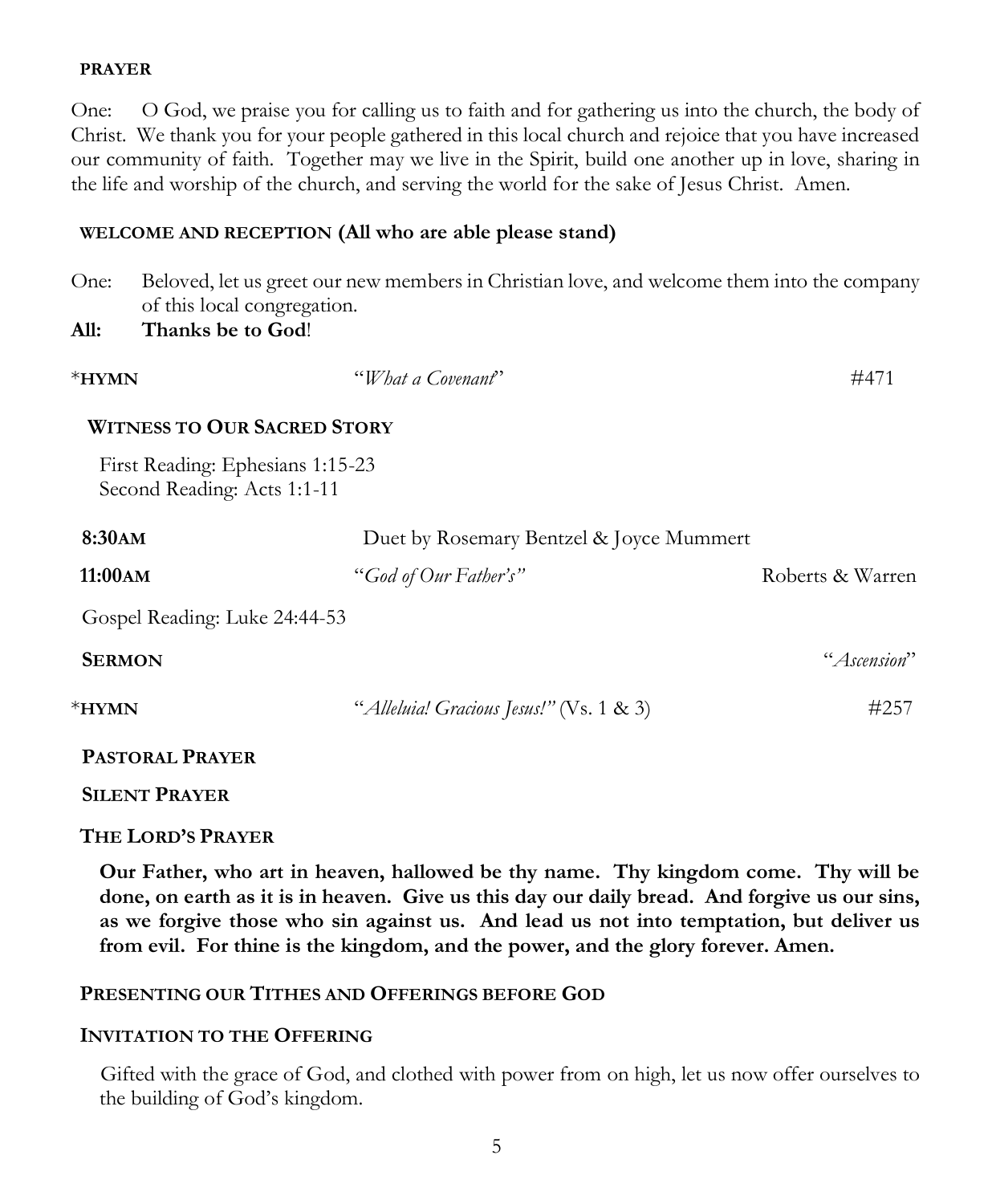### **\*OFFERTORY RESPONSE** "Doxology" . . . . . . . . . . . . . . . . . . . . . . . . . . . . . . . . . . . . . . . . ..# 778

**Praise God from whom all blessings flow; Praise God, all creatures here below; Praise God for all that love has done; Creator, Christ, and Spirit, One. Amen.**

#### **\*PRAYER OF DEDICATION**

**God of all goodness, we thank you for your blessings: more numerous than the stars; more bountiful than the greatest of harvests; more steady than the beat of our hearts. Here we dedicate our gifts and rededicate ourselves to your vision of hope and wholeness. May all that we do and all that we give be pleasing to you, and a testimony to your loving purposes. We ask it in Jesus' name. Amen.**

| *Closing Hymn | "Battle Hymn of the Republic" (Vs. 1 & 4) | Insert |
|---------------|-------------------------------------------|--------|
|---------------|-------------------------------------------|--------|

#### **BENEDICTION**

The power and love of Christ is with you. You are sent forth to be his witnesses in the world, bringing good news, healing, and establishing the ministries of justice and peace. Go with God's blessing and the power and love of God will go with you. **Amen.**

#### **POSTLUDE**

| 8:30am   | "In Fond Remembrance"      | D.L. Moore |
|----------|----------------------------|------------|
| 11:00 AM | "Onward Christian Soldier" | Tornquist  |

## **WE ARE DELIGHTED THAT YOU JOINED US FOR WORSHIP TODAY!**

- ➢ **THE ALTAR FLOWERS** are presented to the glory of God and in in memory of Richard and Sally Reiber by their children, grandchildren and great grandchildren.
- ➢ **THE CHANCEL FLOWERS** are dedicated to the glory of God and in memory of Melvin and Hazel Reiber and Francis and Bessie Jones by their Grandchildren.
- ➢ **LITURGIST**: **8:30AM**: Carol Burns, **11:00AM**: Joyce Mummert
- ➢ **USHERS**: **8:30AM:** Brian & Sally Curren, **11:00AM:** Julene Bechtel & Stephanie Berkheimer
- ➢ **GREETERS**: **8:30AM:** Kevin & Lisa Stough, **11:00AM:** Tammy Hildebrecht & Shirley Lohmann
- ➢ **NURSERY DUTY**: **8:30AM:** Jeanie Bentzel, **11:00AM** Linda Little
- ➢ **MUSIC: Rosemary Bentzel, Joan Hamme, Joyce Mummert & Donna Seifarth**

## **WE WOULD LIKE TO THANK ALL OF THE VOLUNTEERS AND MUSICIANS FOR PROVIDING THE WORSHIP MUSIC THIS SUNDAY!**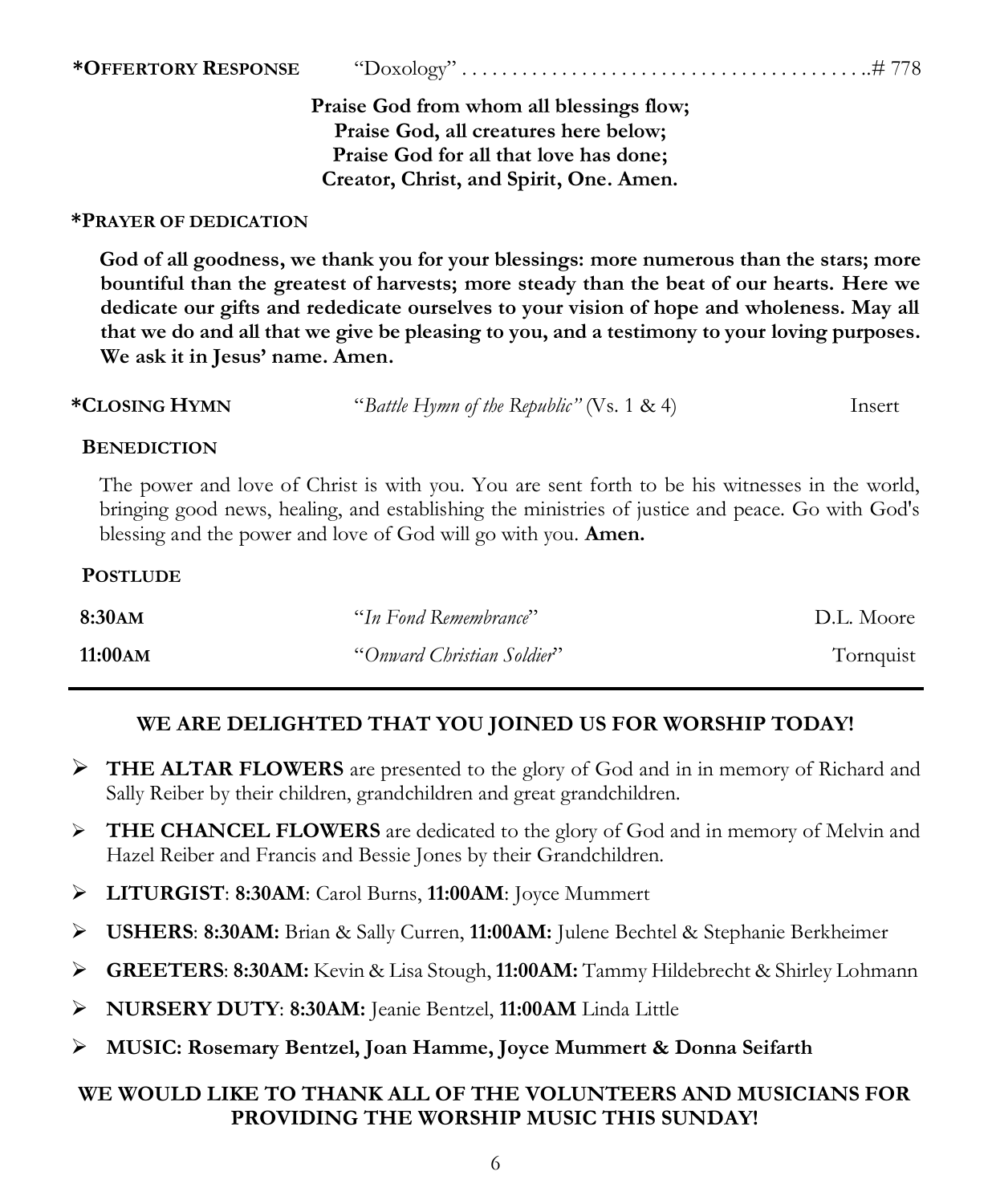# **PRAYERS FOR THE WEEK:**

# **Morning Prayer** (Wendy Blight)

Gracious God, you are my Rock and my Salvation. You are my Shield and my Strong Tower. Help me to anchor myself to you today. Teach me how to stand strong and choose your way, no matter what. Help me walk by your truth and not my feelings. Help me to embrace everything that comes my way as an opportunity to point others to you. If I fail today and fall short, whisper your unconditional love deep into my soul and remind me that your mercies are new every morning. In Jesus' name I pray. Amen.

# **Evening Prayer** (Rebecca Barlow Jordan)

Remember Our.

**Missionaries** 

Dear God, we praise you for this day and all the blessings you have showered on us. Thank you for the fun times outside and the quiet times inside. Thank you for protecting us throughout the day and keeping us in your steadfast care. Forgive us for the wrong things we have done. Help us to always choose your will, because it's always best. Bless our family and friends with good health and love for each other. As the night is getting closer, help us rest well, give us peaceful dreams, and send your angels to protect us. In Jesus's precious name we pray. Amen.

# **PRAYERS FOR OUR COMMUNITY OF FAITH**

Bev Arnold, Chuck and Sandy Baboian, Julene Bechtel, Jim Sr. and Rosemary Bentzel, Rosabel Bentzel, Uble & Nan Frost, Mark Garber, Linda Glass, Beverly Hoak, Bev Kirk, Donna Krone, Dottie Limbert, Catherine Lochman, Marguerite Lochman, Arlene Myers, Joanne Overmiller, Randy Reisinger, Cindy Repman, Donna Robertson, Charlotte Rohrbaugh, Cedric Simpson, Sue Trimble, Stewart Wagner, Elva Winter

# **THOSE WHO GRIEVE FOR THEIR LOVED ONES**

The Myers Family, The Keith Family, The Anstein Family, The Wagner Family, The Heath Family, The Hoak/McGinnis Family, The Reiber Family, The Goodling Family, The Bupp Family, The Landis/Burns Family

The timeline that many of you worked on has been reduced in size and is on the bulletin board in the narthex. We hope that this format will be easy to understand and give you an overview of the history of our church. All of the items on the timeline have been added by our congregation - if something is missing, or is in error, please let us know. Just write down the event, the event's date, and your name



and contact information in case we have any questions. Give the information to the church office or place it in the offering plate. We would like to make this timeline as complete as possible.

> **OFFERING** is continually being collected for our missionaries, **Sally Jane and Crosby Johnson**.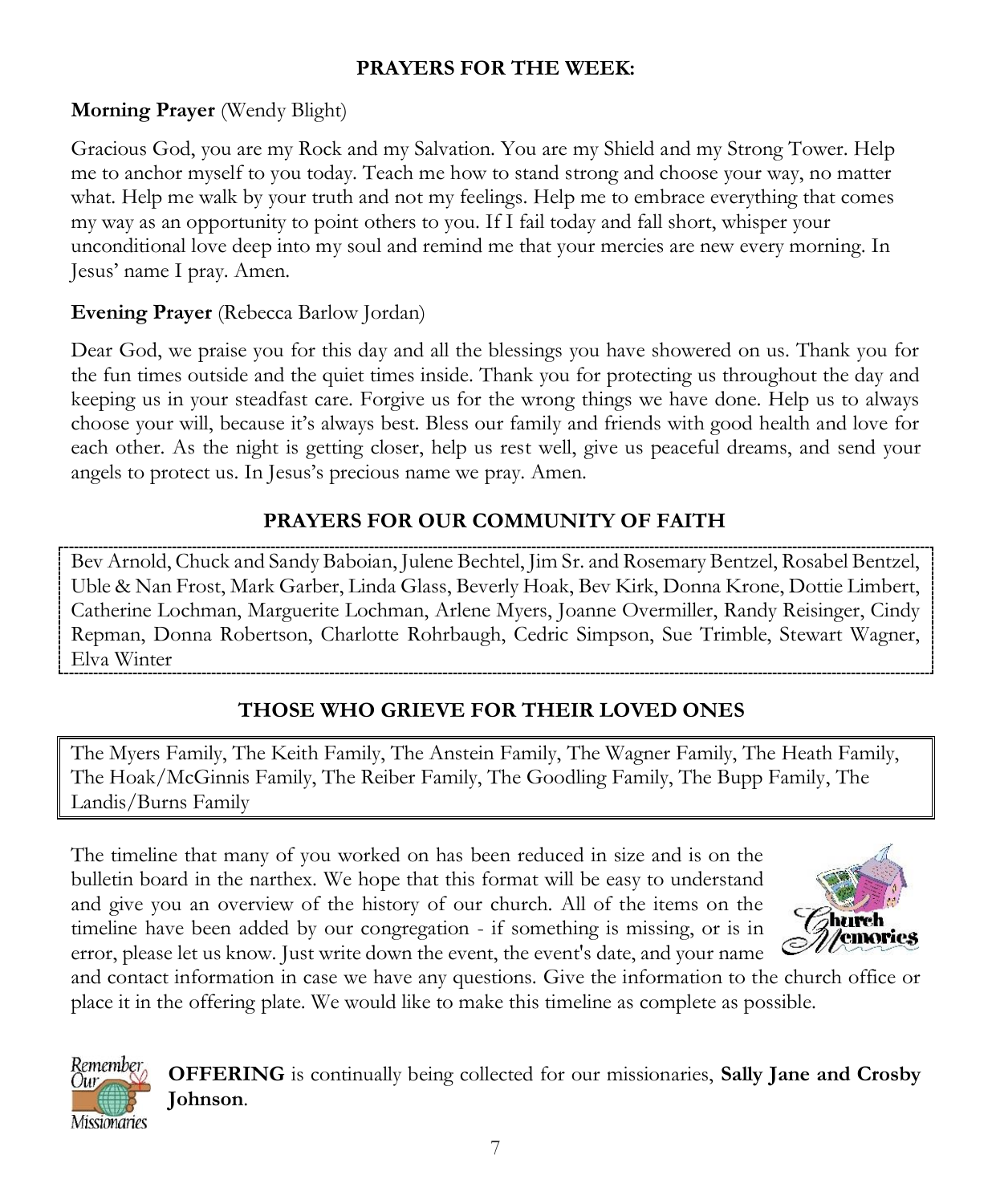*"No matter who you are, or where you are on life's journey, you are welcome here at Shiloh UCC, where God is still speaking"*

## **THIS WEEK**

| <b>SUN</b>  | 8:30 & 11 | <b>Worship/New Member Reception</b>        |
|-------------|-----------|--------------------------------------------|
|             | 9:45      | Sunday School                              |
| <b>MON</b>  |           | Memorial Day - Office Closed               |
| <b>TUES</b> | 7:00      | Worship & Music                            |
| <b>WED</b>  | 9:30      | Bible Study (202)                          |
|             | 5:30      | <b>TOPS</b> (100)                          |
|             | 7:00      | Visioning Meeting (100)                    |
| <b>THUR</b> | 5:00      | ELC Board (100)                            |
|             | 6:30      | NA Group                                   |
| <b>SUN</b>  | 8:30 & 11 | Pentecost, Communion, Recognition of Grads |

## **ATTENDANCE LAST WEEK: 53**



Please contact the office if you're interested in **sponsoring bulletins**. The cost is \$20 and may be placed in your regular offering envelope. Please call the church office **2 weeks prior** your desired date to have your "Special" wording placed in the bulletin.

## **THE CHURCH STAFF**

Pastor Rev. Melinda LaMontagne, Ph.D. pastormelinda@shilohucc.com 717-764-3569

**Pastor Melinda office hours: Please call for an appointment Wednesdays 9AM-2PM & 5-8PM Thursdays 9AM-11:30AM & 6-8:30PM Fridays 9AM-2PM**

Director of Music Stephanie Limbert Organist Sandra Bamberger Missionaries in Costa Rica Sally Jane and Crosby Johnson Early Learning Center Director **Allison Hartnett** Administrative Assistant Maira Rivera and Administrative Assistant Maira Rivera office@shilohucc.com Website: **www.shilohuccyorkpa.org**

Facebook Page **www.facebook.com/shilohuccyorkpa**

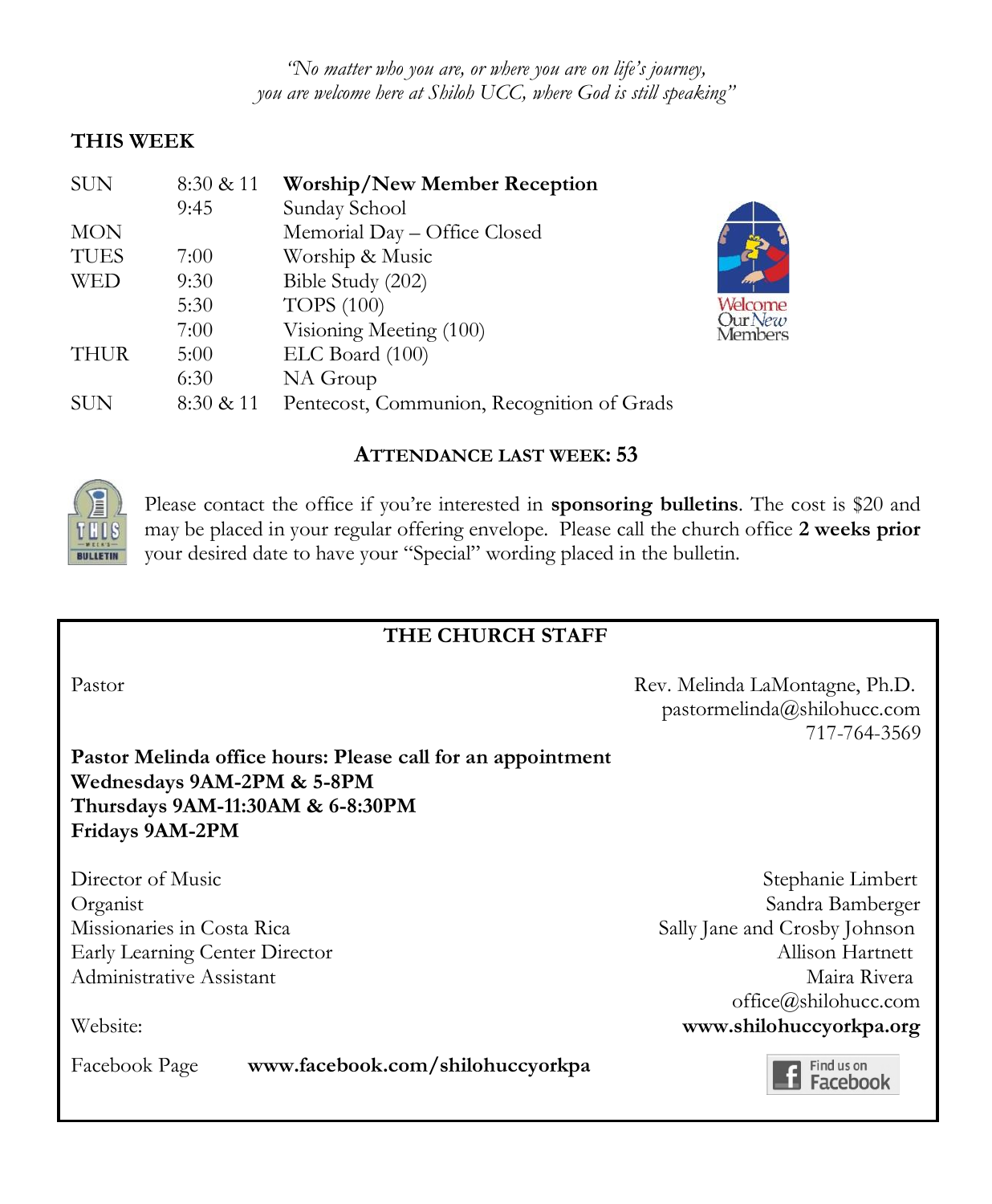As part of the **Pentecost celebration**, the Sanctuary will be decorated with red geraniums. They will be planted in the gardens of the church afterward. If you are interested, you can sponsor a geranium for \$3.50. This contribution can be given through the regular envelope using the "other" category. The deadline to order is May 29. **Since it is Pentecost, you are reminded to wear red for the June 5 service.**

The adult summer Sunday School is a series of faith lessons by Ray Vander Laan. Everyone is i nvited to attend these lessons in room **100 on Sunday's from 9:45am-10:45am.** The lessons will start on **June 5 through September 4 in place of the Wired Word in June, July and August only**. Ray Fox will be presenting the sessions.

> The **ELC** is raising additional funds for the completion of the renovation project that **Eagle Scout**, **Jackson Reiber** began in April. He built and installed wooden shelves for the storage/supply room, which he also painted! This project has provided a great way to organize all of the preschool's materials, as well as opened up the room to make it easier for the teachers to go in & find materials. His hard work & talents has definitely been appreciated! If you are interested in supporting this cause, please use the "other" line on your offering envelope and write **Eagle Scout Project**.

The **Women's Guild** will be meeting **June 6 at 1:00 pm in room 202**. The program will be from our study book **Leading a Life of Balance**. **Chapter Five: Balancing Faith and Sight.** Marvel Burg will be leading this chapter*. We invite all women of the church to join us at any time.*

> **CREW XI** will be going to **Costa Rica in January 2023**. The team will leave **Thursday January 19th and return on Saturday January 28th**. The trip is a wonderful ministry and a great experience for everyone. Our work projects will depend on the makeup of the group, but we will be painting the church and teaching

Vacation Bible School. If you are interested in joining CREW XI or have any questions please contact Marsha Reiber at 717-512-3044 or mreiber20@gmail.com.

Vacation Bible School is BACK! We will have VBS from **Sunday July 17th through Wednesday July 20th, from 6PM to 8PM.** This year we can only have 30 participants since that is the number of supplies we bought 2 years ago for this 2020 VBS. The theme is "Rocky Railway, Jesus' Power Pulls Us Through". Registration forms will be in the church office, so sign up early to reserve your child or grandchild's spot!









**MISSION REEDS**